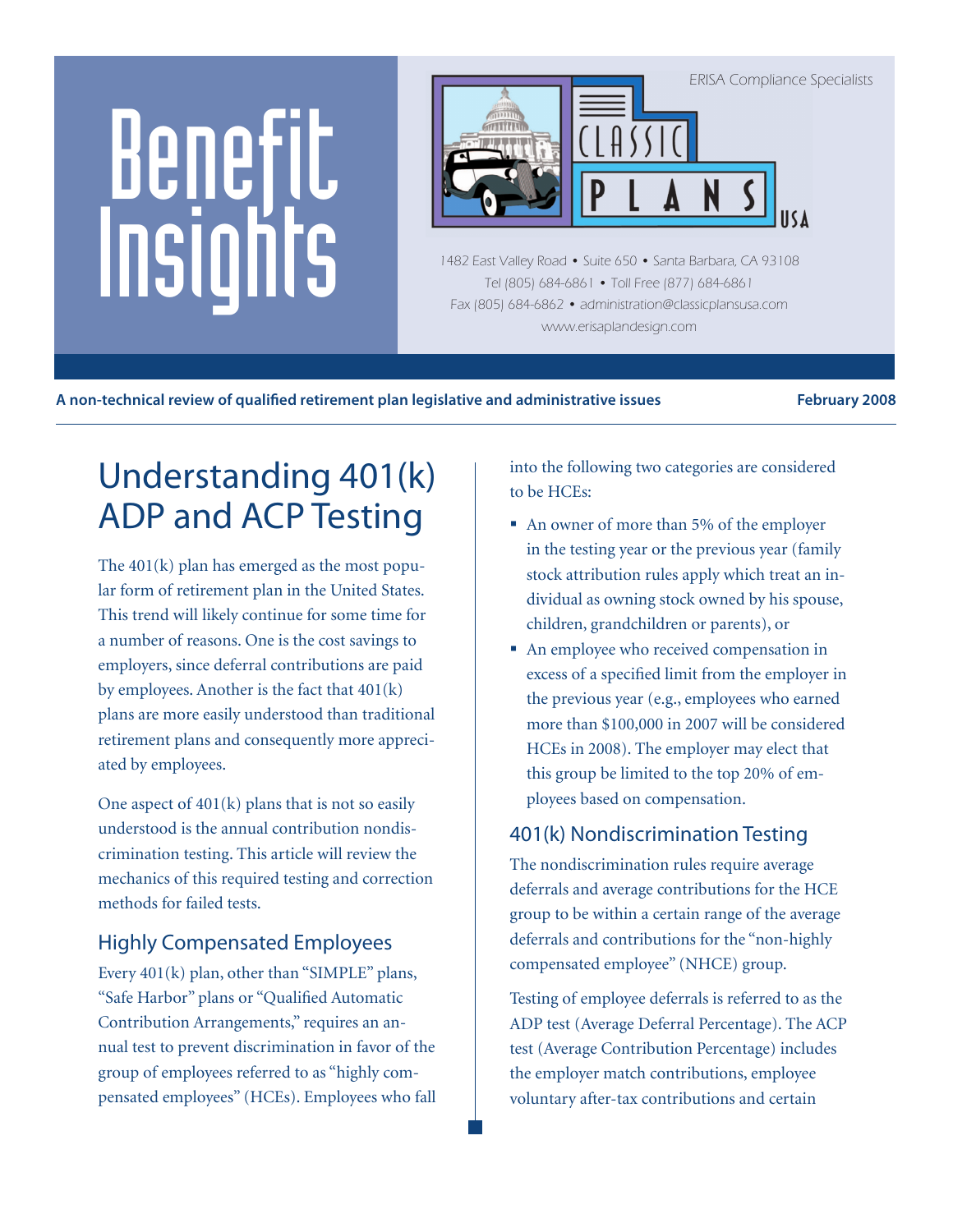forfeitures allocated on the basis of deferrals or matching contributions.

Each participant's deferral or contribution percentage is determined by dividing the applicable deferral or contributions by the compensation defined in the plan document. Averages are then determined for the HCE and NHCE groups by dividing the sum of the deferral or contribution percentages by the number of employees in the group. Below is an example of the ADP determination:

| <b>Employee</b>                                   | <b>Compensation</b> | <b>Deferral</b>    | <b>ADP</b> |
|---------------------------------------------------|---------------------|--------------------|------------|
| HCE <sub>1</sub>                                  | \$200,000           | \$12,000           | $6.00\%$   |
| HCE <sub>2</sub>                                  | 110,000             | 5,500              | 5.00%      |
|                                                   |                     | <b>HCE Total:</b>  | 11.00%     |
| <b>HCE Average (11.00% <math>\div</math> 2):</b>  |                     |                    | 5.50%      |
| NHCE <sub>1</sub>                                 | 50,000              | 4,000              | 8.00%      |
| NHCE <sub>2</sub>                                 | 40,000              | 2,000              | 5.00%      |
| NHCE <sub>3</sub>                                 | 30,000              | 0                  | $0.00\%$   |
| NHCE <sub>4</sub>                                 | 20,000              | 800                | 4.00%      |
|                                                   |                     | <b>NHCE Total:</b> | 17.00%     |
| <b>NHCE Average (17.00% <math>\div</math> 4):</b> |                     |                    | 4.25%      |

The HCEs' average may only exceed the NHCEs' average (for both the ADP and ACP tests) by specific limits summarized as follows:

| <b>NHCE</b><br><b>Percentage</b> | <b>Maximum HCE</b><br><b>Percentage</b> |
|----------------------------------|-----------------------------------------|
| 2\% or less                      | NHCE $% \times 2$                       |
| $2\% - 8\%$                      | NHCE $% + 2$                            |
| more than 8%                     | NHCE $\% \times 1.25$                   |

In the above example, the maximum ADP of the HCE group is 6.25% (the NHCE average of 4.25% plus 2%). The test passes since the ADP of the HCE group is 5.50% which is less than the 6.25% maximum.

Catch-up contributions (available to participants who are age 50 or older if permitted by the plan) that exceed a statutory limit or plan-imposed limit are not included in performing the ADP test. Also, compensation for plan purposes is subject to an annual limit (\$225,000 for 2007 and \$230,000

for 2008). For example, assume Harry earned \$300,000 in 2007 and deferred \$20,500 (the maximum deferral of \$15,500 for 2007 plus the maximum catch-up contribution of \$5,000). His deferral percentage is calculated by dividing \$15,500 (his deferral without the catch-up contribution) by \$225,000 (the compensation limit for 2007).

# Employees Included in Testing

In performing the ADP test, all active and terminated employees eligible to defer at any time during the plan year are included, whether or not they actually made a deferral.

The following employees are included in the ACP test, regardless of whether they received matching contributions or made after-tax contributions:

- Active employees who have met the plan's requirements to receive a match as of the plan year-end being tested (e.g., if the plan requires active employees to have more than 500 hours of service during the plan year in order to receive matching contributions, employees with less than 501 hours are not included);
- **Employees who terminated during the plan** year being tested if they met the plan's requirements to receive a match (e.g., if the plan requires 1,000 hours of service and/or employment on the last day of the plan year, employees who have not met these requirements are not included); and
- All employees eligible to make voluntary aftertax contributions at any time during the plan year.

Plans that allow employees to participate before they reach age 21 or complete one year of service are permitted to exclude such employees from the test if they are NHCEs.

If the plan covers both union and non-union employees, each group must be tested separately.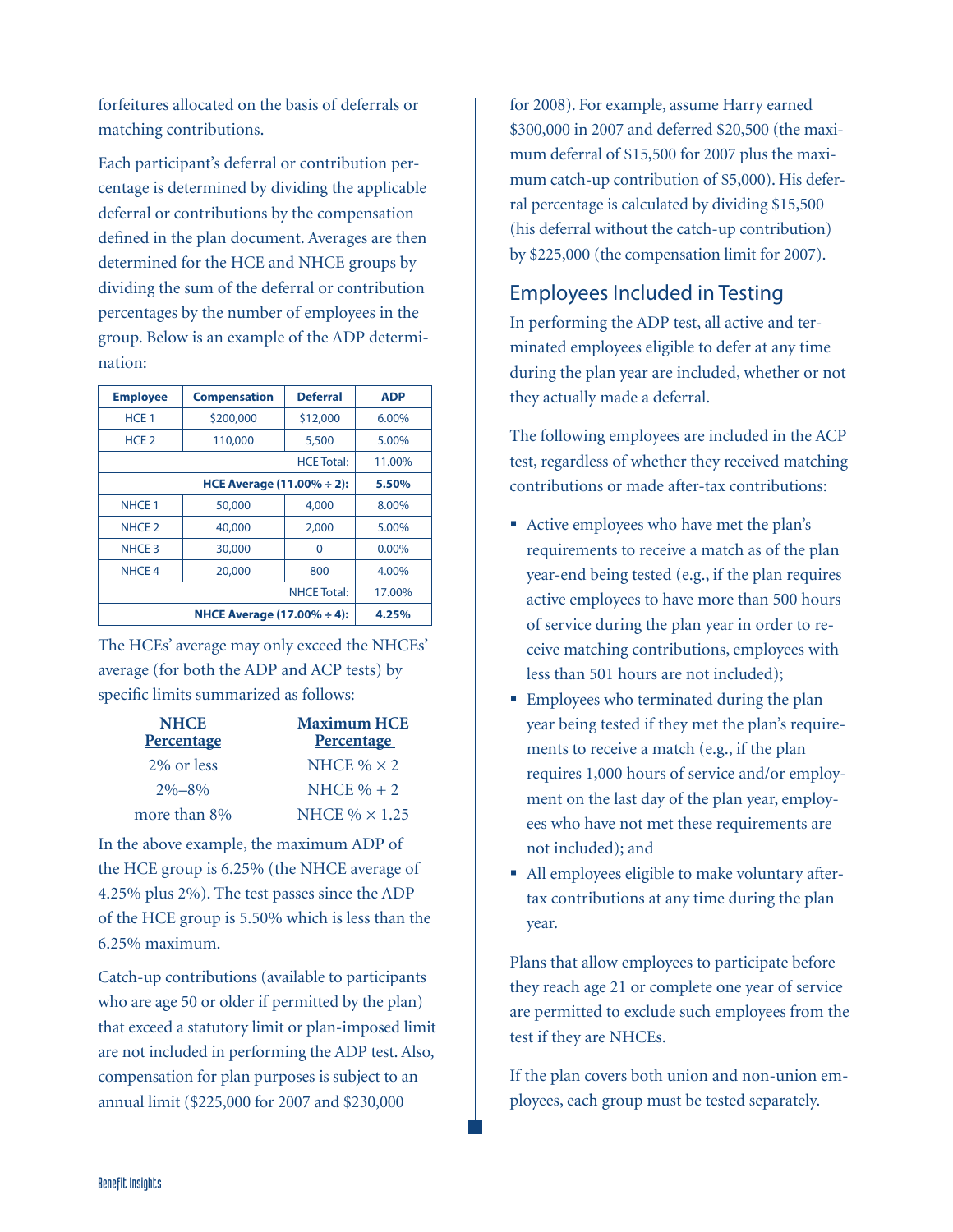#### Related Companies

Employees who work for a "related" company may also have to be considered. Related companies are either part of a "controlled group of corporations" or an "affiliated service group." Whenever an individual who owns any portion of the sponsoring employer buys into another business, the plan's advisors should be notified so a controlled group determination can be made. The same applies if another company works together with the employer to provide services to each other or to third parties which could constitute an affiliated service group. These circumstances create important issues that could affect the qualification of the plan.

# Testing Methods

Two testing methods are permitted. The first method is current year testing where current year deferral and contribution percentages are used to compare the percentages of both HCEs and NHCEs.

The other method is prior year testing where the deferral and contribution percentages for NHCEs in the prior year are compared with HCE deferral and contribution percentages in the current year. The prior year testing method gives employers the ADP and ACP limits for the HCEs in advance, which reduces the chance of a failed test at yearend and the need for taxable refunds or other corrective measures.

Whichever testing method is chosen, regulations require it to be specified in the plan document. The testing method may only be changed by amendment, subject to certain restrictions on changing from current year to prior year testing.

#### Mechanics of Prior Year Testing

In the first year of a  $401(k)$  plan, or the first year 401(k) provisions are effective in an existing plan, a special rule applies since there are no prior year

percentages to use for the test. The employer can assume a prior year percentage for the NHCEs of 3% for both the ADP and ACP tests or use the actual results of the first year's test.

The second year, the maximum HCE percentage will be based on the NHCE percentage from the first year. At the end of the second year the test will be performed which will be used for two purposes:

(1) The average HCE percentage will be compared to the maximum permitted average percentage (based on the NHCE percentage from the first year) to verify that the maximum was not exceeded, and

(2) The NHCE average percentage will be used to determine the maximum average HCE percentage for the third year.

#### Correcting Test Failures

Plans that do not pass the ADP and/or ACP tests must take some action, such as making corrective distributions or additional employer contributions.

Refund Deferrals/Matching Contributions The most common method used to correct a failed ADP or ACP test is to make corrective distributions of the excess deferrals or contributions, plus earnings (in some cases, forfeiture of matching contributions may be required).

Corrective distribution amounts (determined by a required leveling method) are allocated among the HCEs based on the dollar amount of their deferrals or contributions. If the plan permits catch-up contributions and the participant is 50 or older and has unused catch-up contributions remaining, the ADP refund is first offset by the unused catch-up contributions.

These distributions must be made within 2½ months of the plan year-end in order to avoid